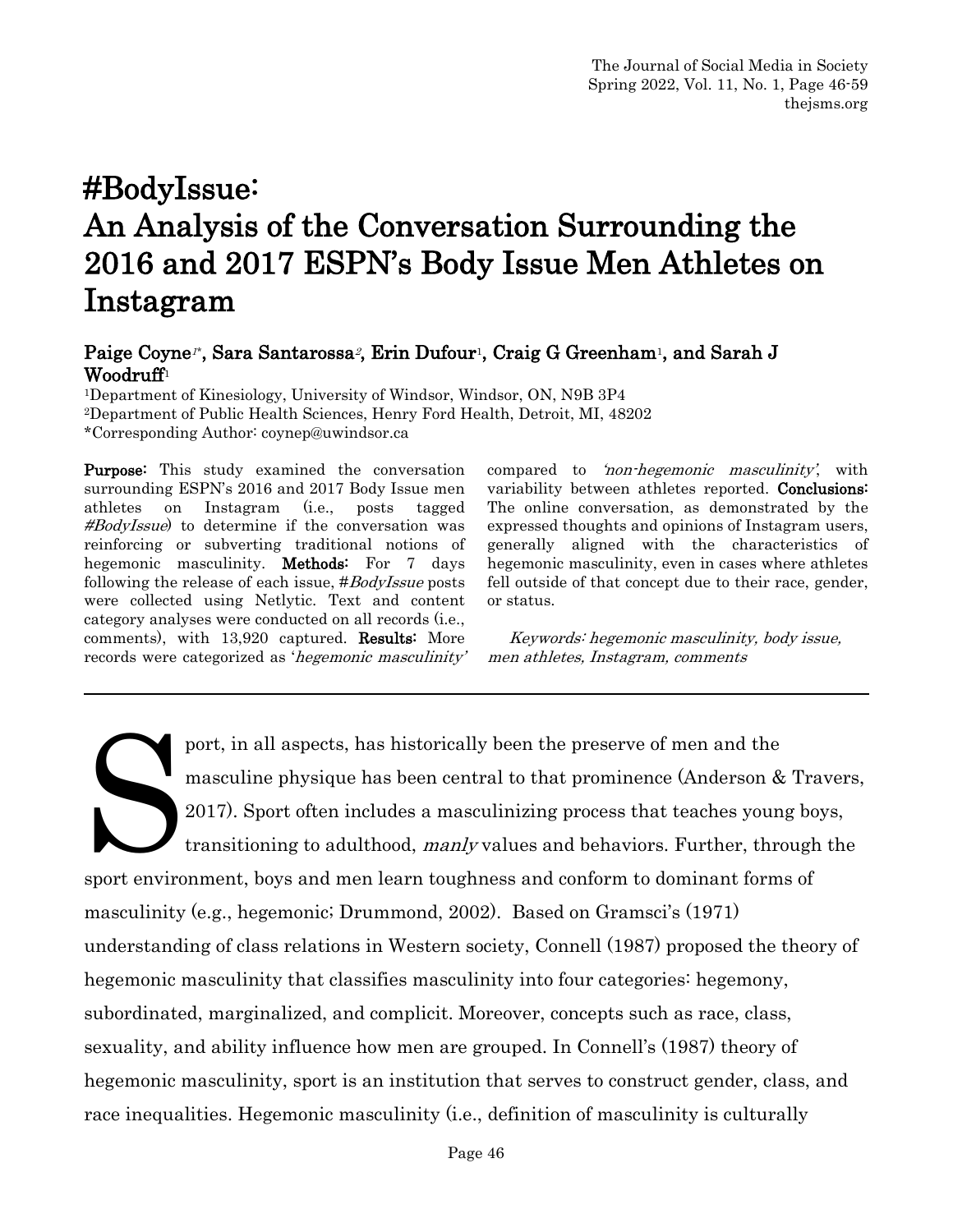ascendant and constructed in relation to subordinated masculinities and femininities) is at the top of Connell's (1987) hierarchy and has become, in athletics (among other social aspects), the standard against which the other three forms of masculinity (i.e., subordinated, marginalized, and complicit) are measured. White, middle/upper-class, heterosexual men are central to hegemonic masculinity and the absence of those key aspects results in relegation (Connell, 1987; Connell & Messerschmitt, 2005).

Within this context, men have participated in violent, aggressive team sports, such as American football or rugby, to demonstrate their masculine credentials (Anderson & Travers, 2017). Playing and excelling at physically violent sports allows men's bodies to appear superior to those that refrain from contact sports (Messner, 1992). Thus, the lean, muscular, and toned physiques of men in sport may represent assumed masculine qualities such as aggressiveness and autonomy (Greenleaf & Petrie, 2013; Pope et al., 2000).

Related, subordinated masculinity refers to those that lack one or more qualities and also display qualities opposite to hegemonic masculinity (e.g., homosexuality or men that engage in feminine behaviors; MacDonald, 2014). Connell (1987) contended that regardless of body mass, age, or sporting accomplishments, openly gay men are at the bottom of the masculinity hierarchy. In turn, because homosexuality is related to femininity and weakness (Connell, 1987; Connell & Messerschmitt, 2005), very few gay men athletes disclose their sexuality (Butterworth, 2006), particularly since their heterosexuality is assumed by virtue of their athleticism (Jarvis, 2006).

The third category includes marginalized masculinity, referring to those that lack one or more hegemonic characteristics, such as being non-Caucasian, non-able-bodied individuals, and/or of low socioeconomic status (Connell, 1987). For example, in a sporting context, where, white leadership and class privilege have been normalized (Anderson & Travers, 2017), an African American man that is a parasport athlete would be categorized as marginalized masculinity. Finally, complicit masculinity refers to those that may lack one or more forms of hegemonic masculinity, yet do not challenge dominant forms of masculinity (e.g., avoiding subordination from society).

The media has perpetuated hegemonic masculinity in sport through its traditional depictions of athletes (Sartore & Cunningham, 2009). Through media, the athletic sphere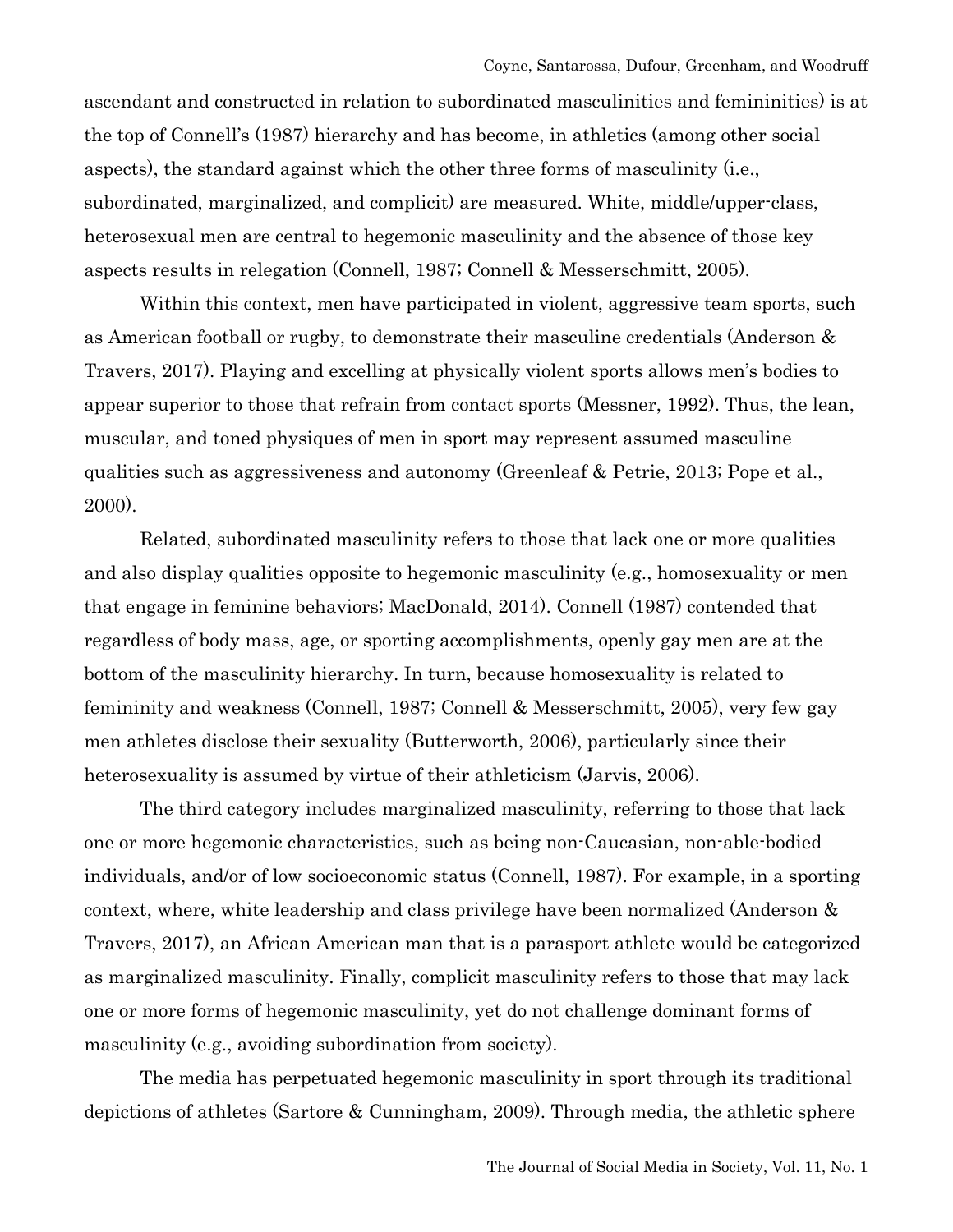is heavily influenced by stereotypical beliefs about gender and gender roles (i.e., characteristics and traits believed to differentiate men and women and judgments about which behaviors are socially accepted and desirable; Ashmore & Del Boca, 1981). However, men athletes in the modern age can challenge sport's traditions and norms through social networking sites that offer athletes more control over how they want to be perceived and the choice of what behaviors they deem to be gender appropriate. Specifically, athletes are increasingly leveraging social networking sites for career and public image development (Lebel & Danylchuk, 2019). Thus, social networking profiles can be constructed as a counter narrative to gender and gender roles by reframing how information and images are presented and should be studied to better understand the extent to which the gender-based narratives and the embodiment of masculinity in men athletes are being challenged.

#### ESPN's: The Magazine's Body Issue and Past Research

From 2009 to 2019, in both print and digital forms, ESPN (i.e., popular sport-media network) released ESPN: The Magazine's Body Issue (the Body Issue), a special edition of their magazine with the aim of featuring athletes posing naked in strong, powerful, athletic poses in order to celebrate athletic bodies. Past research of the Body Issue focused on the objectification of Paralympic athletes (Weaving & Sampson, 2018), the sexualization of women's bodies featured (Smallwood et al., 2014), the self-presentation of featured women athletes on social networking sites (Santarossa, Coyne, Greenham, et al., 2019), and social networking site promotions that disproportionately feature men athletes (Santarossa, Coyne, Woodruff, et al., 2019), however, no research has specifically investigated how audiences react to the various forms of masculinity displayed within the issues.

The Body Issue has been marketed to consumers as a celebration of the athletic form. ESPN contends that the emphasis of its images is on the athleticism, regardless of gender, sexual orientation, age, race, body size, or ability (Smallwood et al., 2014). The Body Issue has challenged normative beliefs and societal roles by featuring a variety of athletes in their issues. In 2016, the Body Issue made advancements (compared to its 2009 inaugural issue; Komar, 2016) by showcasing men athletes that defied traditional notions of hegemonic masculinity that are prevalent in sport (e.g., non-toned physique of Vince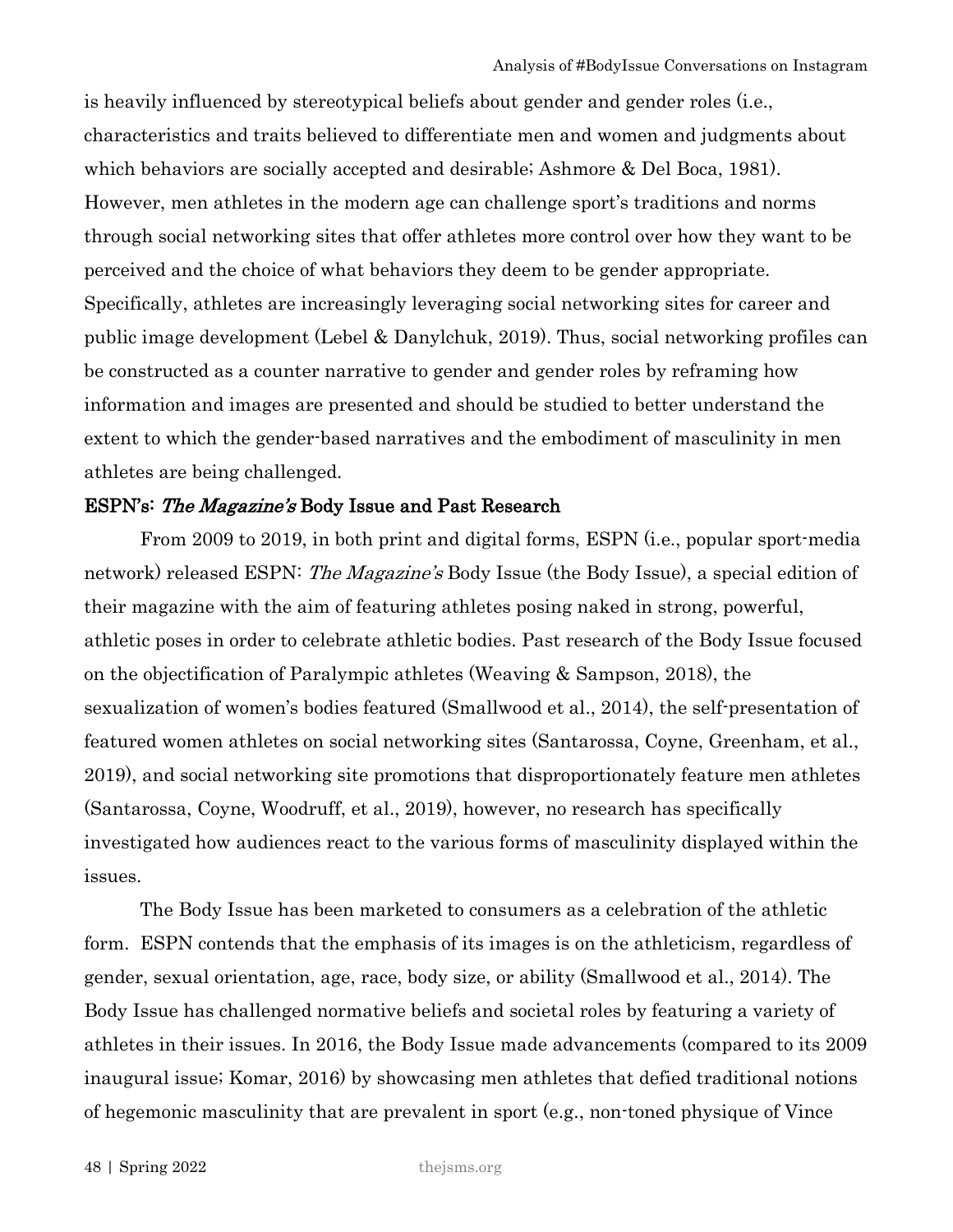Wilfork, transgender athlete Chris Mosier), and continued this diverse representation in the 2017 Body Issue (e.g., openly gay athlete Gus Kenworthy). Moreover, ESPN is recognized as a leader in sport-media (e.g., traditional and social networking sites) and the way it markets and distributes the representation and celebration of the athletic body is influential (Banister, 2017). Therefore, ESPN's efforts could potentially encourage progressive social change that is more inclusive and goes beyond the traditional concepts celebrated by hegemonic masculinity (Carroll, 2019).

#### Athletes, Social Networking Sites, and the Audience

Many athletes utilize social networking sites (e.g., Facebook, Twitter, Instagram) for self-promotion/presentation. Online platforms can attract a wide audience and result in participation, collaboration, and community (Meraz, 2009). Instagram, an online, media-sharing social networking site (Instagram, 2020) with more than 1 billion users (Baker & Walsh, 2018), provides users with a platform for visual communication and the opportunity to experiment with their public personas (Baker & Walsh, 2018). Specifically, Instagram allows athletes to share their personal lives to an extent far beyond what is offered by traditional media (e.g., magazines, newspapers, television and radio; Smith & Sanderson, 2015). As a particularly popular and effective social networking site among athletes and athletic departments alike (Bowles, 2016; Watkins & Lee, 2016), Instagram has the advantage of an engagement rate (i.e., ability to track frequency of likes/comments measured by a percentage of following/follower ratio) of 0.83% of all audiences, compared to Twitter (0.05%), and Facebook (0.13%; Cucu, 2022).

Although social networking sites allow athletes to portray themselves in personal ways and curate content according to their objectives, these platforms may also foster derogatory judgments (Smith & Sanderson, 2015). Sport fans often use social networking site hashtags to express positivity towards athletes and teams, but these hashtags can also be vehicles for hateful and degrading messages (Kassing & Sanderson, 2015). For example, Sanderson (2011) found that online news stories about athletes and/or team management often resulted in fans challenging others about their athlete/team identity using demeaning, homophobic, and feminine references.

Social networking sites can also be used as platforms for engaging audiences on large scale social movements and present a snapshot of the public's opinion at any given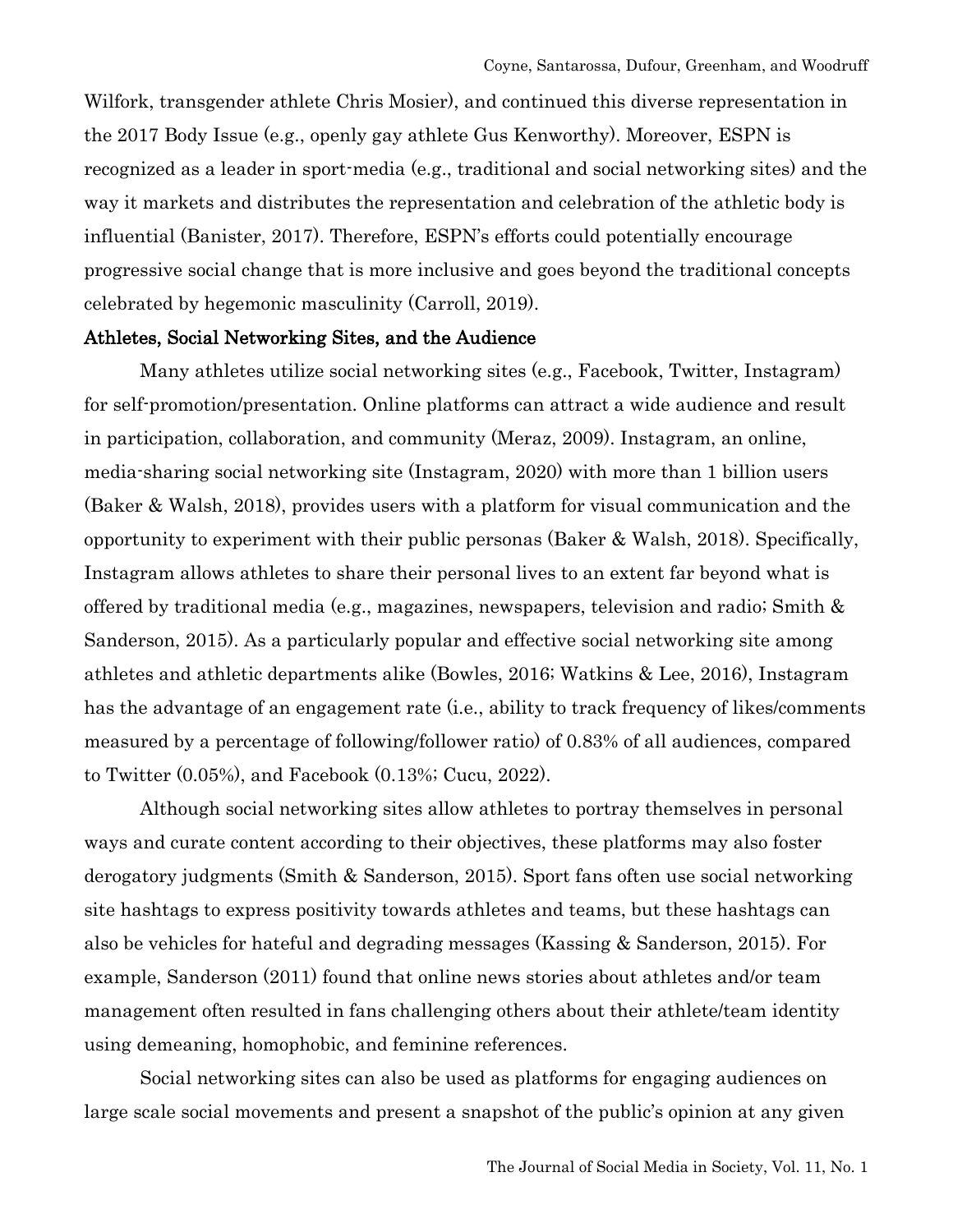time (Pegoraro et al., 2018). For example, a recent study investigated audience tweets to better understand how two men athletes may have reduced eating disorder stigmatization by sharing their own struggles (Mitchell et al., 2018). Examining the thoughts and conversations (i.e., reaction from audiences) among users about a particular athlete (e.g., comments on their personal posts) or their sport can help to reveal or reflect the dominant cultural narratives around gender and sport as society moves into emerging forums for sport coverage and discussion, like those of social networking sites.

**Purpose.** With a hegemonic masculinity focus, this study examines the online conversation around the 2016 and 2017 Body Issue (i.e., posts tagged with #BodyIssue) men athletes on Instagram. The following research question (RQ) received particular emphasis: Is the online conversation reinforcing or subverting traditional notions of hegemonic masculinity in men athletes?

#### **METHODS**

# Data Collection

Using Netlytic (Gruzd, 2016), an open-sourced software, all publicly available media tagged with the #BodyIssue hashtag on Instagram were downloaded in real time (i.e., when the post was tagged, not necessarily when it was posted) for both the 2016 and 2017 ESPN Body Issues. The download began on the day before the editions' online release dates and captured all posts every hour for seven days (i.e., July 5th - July 12th, 2016 and July 5th - 12th, 2017). At the time of data collection, Netlytic (Gruzd, 2016) provided users with a choice of collecting real-time Instagram data for 1, 3, 7, 14, or 31 days. Similar to Pegoraro et al. (2018), this study chose a narrow collection window (i.e., seven days) that corresponded with the relevancy of the event.

An output file (i.e., excel file) created by Netlytic (Gruzd, 2016) was downloaded and contained the following information: link to the images (tagged with #BodyIssue), publication date, author of the comment (i.e., the user who commented on the image), the record (i.e., the actual comment left by the author on the post), and to whom the comment was directed towards. The downloaded records in the 2016 data set  $(N=21,712)$  were sorted and list wise deletions  $(n = 4,343$  deleted) of duplicates, blanks, unrelated photos (photo links were examined), and no longer existent photo links occurred. Of the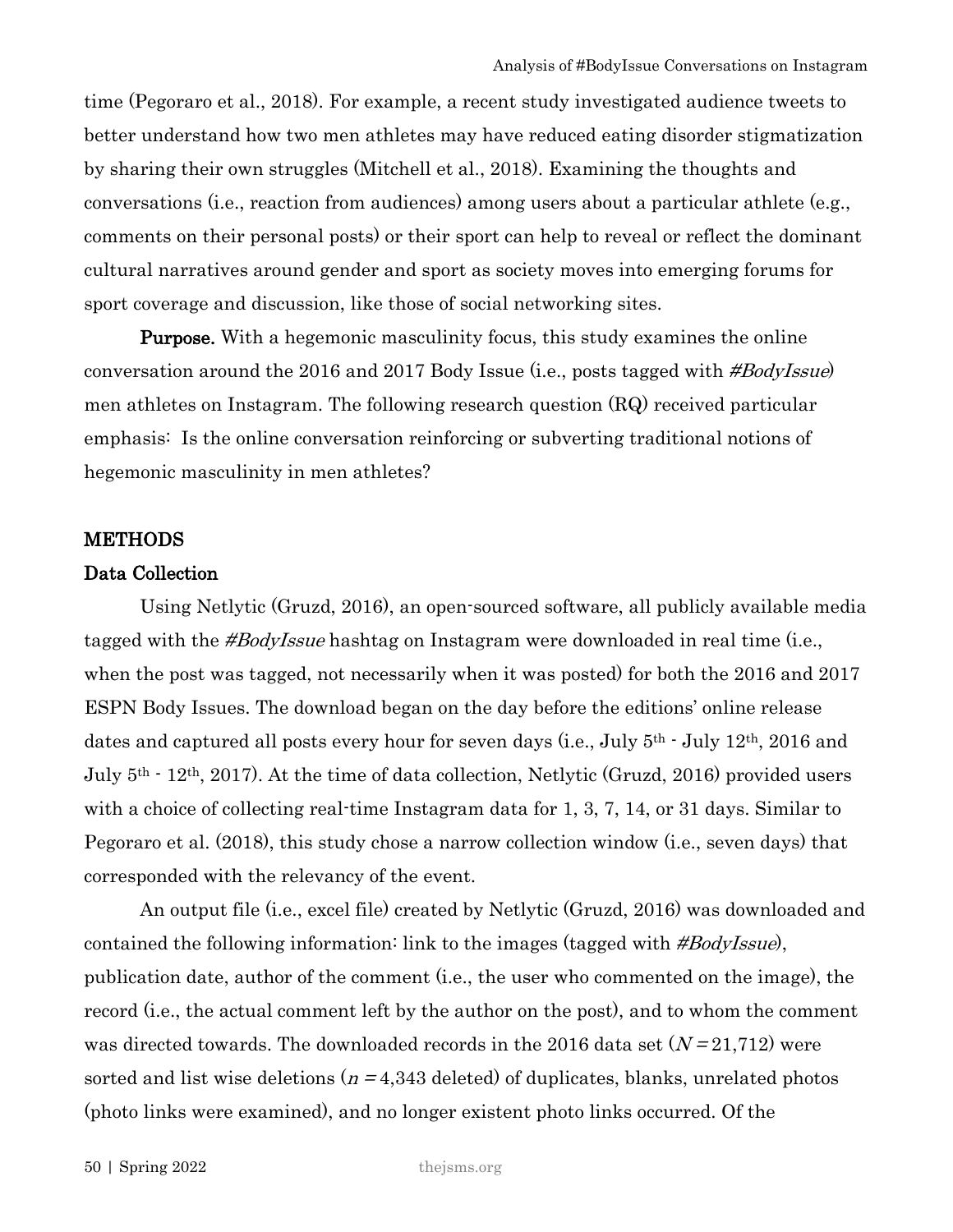remaining 17,369 records, 13,413 records were able to be categorized by specific athlete, while the remaining 3,956 records were linked to photos that did not focus on an athlete from the 2016 Body Issue (e.g., athletes from past/other issues) and, therefore, were not used in further analysis. Thus, the final data set of 2016 Body Issues records used for analysis was 13,413.

Similar to the 2016 data, downloaded records from the 2017 Body Issue  $(N=14,202)$ were sorted and cleaned (i.e., listwise deletions of duplicates, blanks, unrelated photos and no longer existent photos were conducted), resulting in 6,291 deletions. Additionally, as the data were to be categorized by athlete, the records from the U.S. Woman's National Hockey Team  $(n = 361)$ , did not meet inclusion criteria (i.e., pictures were taken as a group and not individually) and were removed. Similarly, the records of Julie and Zach Ertz ( $n =$ 361), and Brent Burns and Joe Thorton  $(n = 65)$  did not meet inclusion criteria (i.e., pictures were taken in pairs and not individually) and were thus also removed. Thus, the final data set of 2017 Body Issues records used for analysis was 7,124.

The remaining records for both the 2016 and 2017 Body Issue dataset  $(n=20,537)$ were then categorized by individual athletes in separate excel files. However, for the purpose of this study, only the records  $(N=13,920)$  of the men athletes  $(N=16$  athletes) from both editions were re-uploaded into the Netlytic program (Gruzd, 2016) for further analysis.

# Text Analysis

For this study, Netlytic (Gruzd, 2016) was used to analyze each athlete's online conversation in the #BodyIssue dataset, as measured by content category analysis of the records. Netlytic (Gruzd, 2016) calculates the frequency of popular words associated with tagged media and organizes similar words into categories. For this study, content category analysis was conducted to identify themes within the discussion. Netlytic (Gruzd, 2016) creates categories of words and phrases to represent broader categories (e.g., positive vs. negative words) and then, based on synonyms, automatically determines which entries in the data set belong to each pre-determined category. Although Netlytic (Gruzd, 2016) generates and uses pre-determined categories (and synonyms), additional content categories and corresponding synonyms were manually generated by the authors. As a reflection of Connell's (1987) hierarchy of masculinities, two content categories were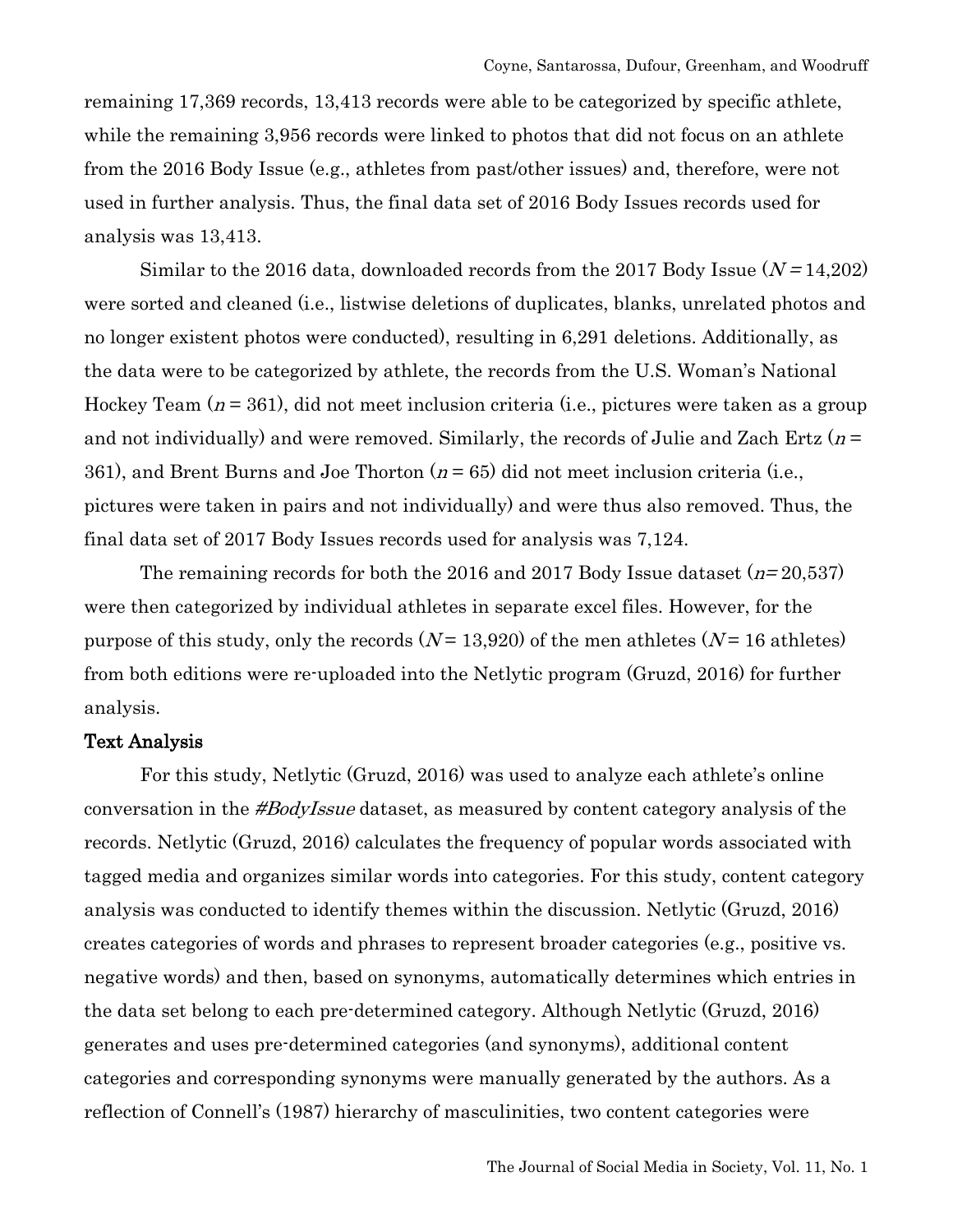created (see the full list of corresponding synonyms used in Table 1): hegemonic masculinity (e.g., strong, power, good, ideal, muscular) and non-hegemonic masculinity (e.g., weak, gay, obese, old, trans), with all synonyms recognized as laymen's terms for the purposes of the current study.

| on Netlytic                  |                           |
|------------------------------|---------------------------|
| <b>Hegemonic Masculinity</b> | Non-Hegemonic Masculinity |
| Good                         | Ashamed                   |
| Ideal                        | Black                     |
| Muscular                     | Disabled                  |
| <b>Nice</b>                  | Fat                       |
| Power***                     | Gay                       |
| Rich                         | Gross                     |
| Sexy                         | Obese                     |
| Straight                     | Old                       |
| Strong                       | Skinny                    |
| White                        | Trans***                  |
| Young                        | Weak                      |

Table 1 Content categories and corresponding synonyms use in text analysis

Note.\*\*\*accounts for different variations of the word

The *non-hegemonic masculinity* category is a representation of subordinated, marginalized, and complicit masculinities from the hierarchy (Connell, 1987; Connell  $\&$ Messerschmitt, 2005) as all three tiers are defiant of hegemonic masculinity in sport. To select the synonyms to be used for these manually created content categories, the authors examined the top 100 most frequently appearing words for the men athletes in the #BodyIssue dataset. This list was then supplemented with other appropriate synonyms (i.e., commonly used words on social networking sites vs. other synonyms). In a few instances, some synonyms in the content categories included the root of the word (e.g., trans) and then had "\*\*\*" added to the end of the word to indicate to Netlytic (Gruzd, 2016) to account for different variations of the word (e.g., trans\*\*\*; transgender, transsexual, etc.) in the analysis.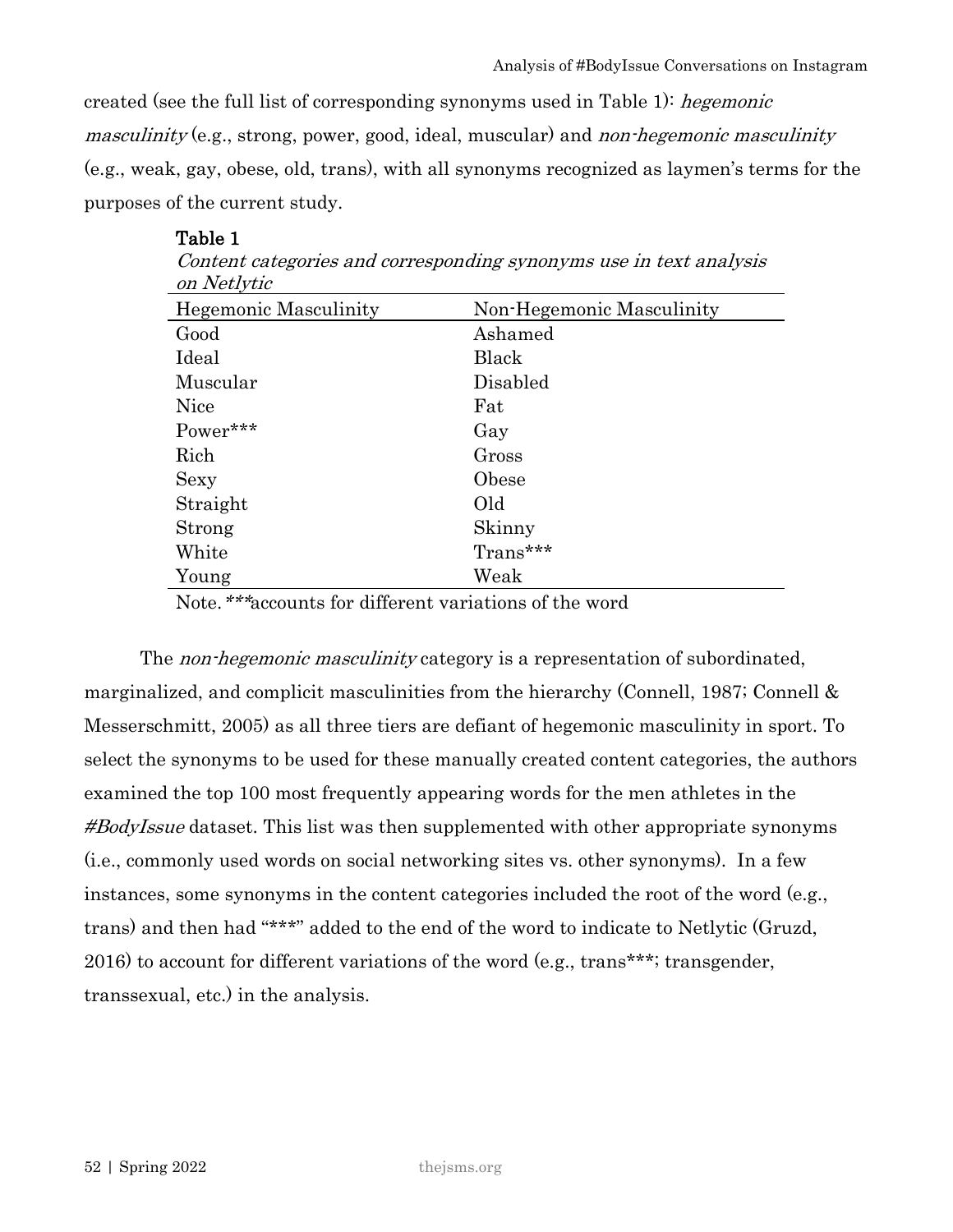# RESULTS

A total of 13,920 records across 16 men athletes (see Table 2) were uploaded to Netlytic, (Gruzd, 2016).

#### **Table 2**

| Athlete                 | Sport                  | Race                  | Nationality           | Age | Total<br>Records<br>$(N =$<br>13,920) | <b>Issue</b><br>Year | Records<br>Categorized as<br>Hegemonic<br>Masculinity<br>$(N = 481)$ | Records<br>Categorized as<br>Non-Hegemonic<br>Masculinity<br>$(N = 372)$ |
|-------------------------|------------------------|-----------------------|-----------------------|-----|---------------------------------------|----------------------|----------------------------------------------------------------------|--------------------------------------------------------------------------|
| Nathan<br>Adrian        | Swimming               | Chinese/<br>Caucasian | American              | 27  | 70                                    | 2016                 | n/a                                                                  | n/a                                                                      |
| Jake<br>Arrieta         | Baseball               | Caucasian             | American              | 30  | 557                                   | 2016                 | 20                                                                   | 1                                                                        |
| Javier<br>Baez          | Baseball               | Puerto<br>Rican       | American              | 26  | 260                                   | 2017                 | 11                                                                   | 3                                                                        |
| Antonio<br><b>Brown</b> | Football               | African<br>American   | American              | 28  | 585                                   | 2016                 | 11                                                                   | 20                                                                       |
| Ryan<br>Dungey          | Motocross              | Caucasian             | American              | 26  | 2,594                                 | 2016                 | 58                                                                   | 51                                                                       |
| Julian<br>Edelman       | Football               | Caucasian             | American              | 33  | 83                                    | 2017                 | n/a                                                                  | n/a                                                                      |
| Ezekiel<br>Eliott       | Football               | African<br>American   | American              | 23  | 254                                   | 2017                 | 11                                                                   | 13                                                                       |
| Malakai<br>Fekitoa      | Rugby                  | Tongan                | <b>New</b><br>Zealand | 27  | 568                                   | 2017                 | 16                                                                   | $\overline{c}$                                                           |
| Gus<br>Kenworthy        | Skiing                 | Caucasian             | American              | 27  | 1,869                                 | 2017                 | 75                                                                   | 21                                                                       |
| Greg<br>Louganis        | Diving                 | Caucasian             | American              | 56  | 132                                   | 2016                 | 5                                                                    | 1                                                                        |
| Conor<br>McGregor       | <b>MMA</b><br>Fighting | Caucasian             | Irish                 | 28  | 1,199                                 | 2016                 | 38                                                                   | 30                                                                       |
| Von Miller              | Football               | African<br>American   | American              | 27  | 1,415                                 | 2016                 | 43                                                                   | 67                                                                       |
| Chris<br>Mosier         | Triathlete             | Caucasian             | American              | 35  | 94                                    | 2016                 | 3                                                                    | 18                                                                       |
| Isaiah<br>Thomas        | <b>Basketball</b>      | African<br>American   | American              | 30  | 409                                   | 2017                 | 10                                                                   | 17                                                                       |
| Dwayne<br>Wade          | <b>Basketball</b>      | African<br>American   | American              | 34  | 1,672                                 | 2016                 | 63                                                                   | 46                                                                       |
| Vince<br>Wilfork        | Football               | African<br>American   | American              | 34  | 2,159                                 | 2016                 | 117                                                                  | 82                                                                       |

Note. Records refers to the actual comment left by the author on the post, linked to the *#BodyIssue* image

Two athletes (i.e., Nathan Adrian and Julian Edelman) were removed from the content category analysis due to a lack of data, leaving 14 athletes. Overall, slightly more records were categorized as '*hegemonic masculinity'* ( $n = 481$ ; 3.5%) compared to '*non*hegemonic masculinity' ( $n = 372$ ; 2.7%), with the remaining records ( $n = 13,067$ ; 93.9%) excluded as they were not related to masculinity at all (e.g., tagging another user in the comments). Findings of the content category analysis varied by athlete (see Table 2),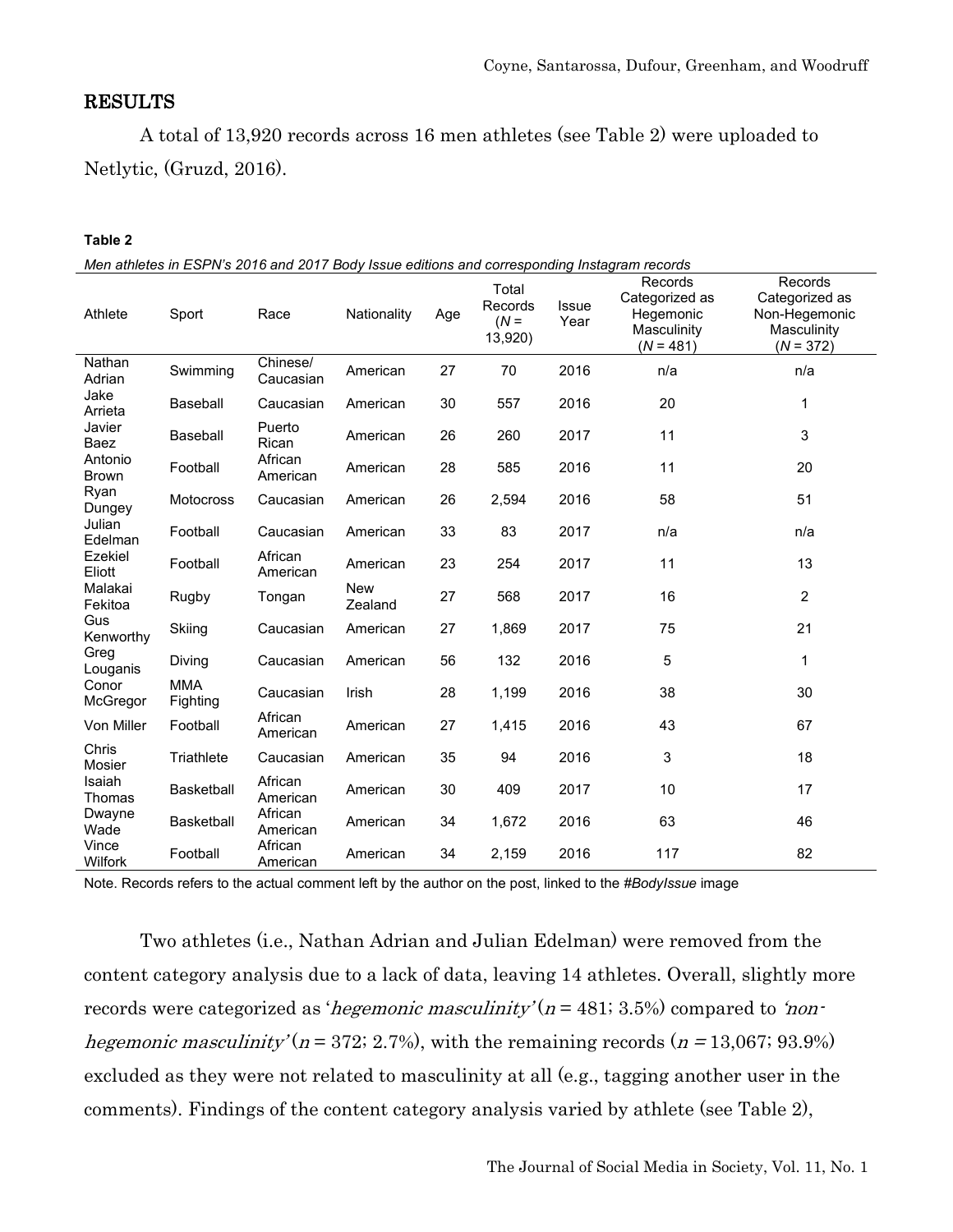however, *hegemonic masculinity* was the most referenced (i.e., most frequently mentioned synonyms within records) category for nine  $(64.3%)$  of the athletes. Within the *hegemonic masculinity* category, the most frequently cited word within the records was 'good' ( $n = 7$ ) athletes). Exceptions included 'sexy' for Vince Wilfork ( $n = 38$  records; 32.5%) and Javier Baez ( $n = 5$ ; 62.5%), and 'nice' for Von Miller ( $n = 16$ ; 37.2%), Jake Arrieta ( $n = 9$ ; 45.0%), Gus Kenworthy ( $n = 35$ ; 46.7%), and Isaiah Thomas ( $n = 5$ ; 50.0%). Notably, Chris Mosier had 3 records that fell under the *hegemonic masculinity* category with the words 'nice', 'power\*\*\*', and 'sexy' cited a single time each. For the non-hegemonic masculinity category, the most frequently cited word within the records was 'gay' ( $n = 9$  athletes). Exceptions included 'fat' for Vince Wilfork ( $n = 8$ ; 42.7%), 'black' for Greg Louganis ( $n = 1$ ; 100%), 'trans' for Chris Mosier ( $n = 16$ ; 88.9%), and 'gross' for Jake Arrieta ( $n = 1$ ; 100%). Notably, Malakai Fekitoa had 2 records that fell under the non-hegemonic masculinity category with the words 'black' and 'gay' cited a single time each.

#### DISCUSSION

This study's purpose is to examine the online thoughts and conversation around the 2016 and 2017 Body Issues' (i.e., posts tagged with #BodyIssue) men athletes on Instagram and determine whether traditional notions of hegemonic masculinity were being reinforced or subverted. The comparison of expressed thoughts and opinions that involved the men featured in the 2016 and 2017 Body Issues, the discussions appear to slightly reinforce the characteristics of hegemonic masculinity, compared to nonhegemonic masculinity. Yet, based on Connell's (1987) definition of hegemonic masculinity, only four of ESPN's Body Issue 2016 and 2017 sportsmen (i.e., Jake Arrieta, Ryan Dungey, Julian Edelman, and Conor McGregor) can be categorized as exemplifying hegemonic masculinity given what is known about their identified race, sexual orientation, and social status, as all four of the athletes are white, heterosexual men of middle/upper-class. This could suggest that even though ESPN is trying to push the boundaries and normalize non-hegemonic masculinity for sporting athletes, Instagram users are still more engaged with hegemonic masculinity-related characteristics, even in sporting men that do not exemplify all aspects of hegemonic masculinity. Of the nine athletes that were reported to have more records categorized as hegemonic masculinity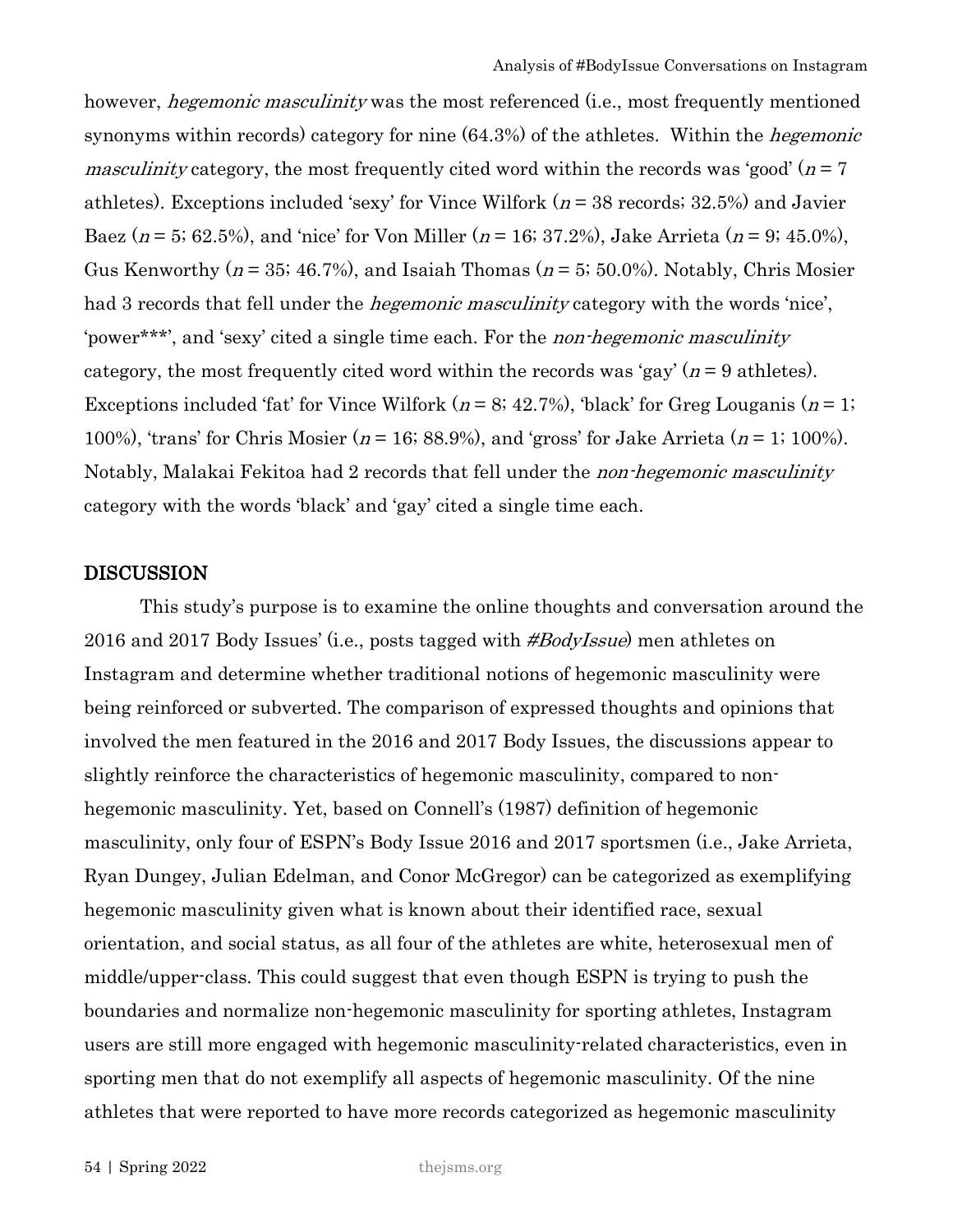compared to non-hegemonic masculinity, three men did not fit the traditional definition of hegemonic masculinity because of their race (i.e., Javier Baez, Dwayne Wade, and Vince Wilkfork), whereas two other men did not exemplify hegemonic masculinity due to their sexual orientation (i.e., Gus Kenworthy and Greg Louganis). This finding may provide further evidence that Instagram users are potentially overlooking the non-hegemonic characteristics of these athletes in favor of the identifying and reinforcing their hegemonic characteristics. However, although the definition of hegemonic masculinity typically places those of Caucasian race above those of non-Caucasian races, the sports Javier Baez, Dwayne Wade, and Vince Wilkfork play may provide an ulterior explanation for to why these men received more records categorized as hegemonic masculinity than as nonhegemonic. Specifically, Javier Baez (from Puerto Rico) is a baseball player and almost one-third of Major League Baseball players are Latinos (Lapchick, 2017). Similarly, Dwayne Wade and Vince Wilfork, both of whom are African American, play professional basketball and football, where the majority of players are African American (Lapchick, 2017, 2019).

Despite 'gay' being the most frequently cited word within the non-hegemonic masculinity category for all four athletes (Antonio Brown, Ezekiel Elliot, Von Miller, and Isiah Thomas; all subvert hegemonic masculinity because of their race) that received more records categorized as non-hegemonic masculinity than hegemonic masculinity, none of the four athletes have identified publicly as being homosexual. However, as Lalor and Rendle-Short (2008) suggested, the word 'gay' may have different usages. Namely, it can be used as a synonym for 'homosexual' (with or without a derogatory connotation) but it is often inappropriately used as a synonym for 'stupid', 'lame', or 'boring' (Lalor & Rendle-Short, 2008). Thus, although none of the above-mentioned for athletes identify publicly as homosexual, Instagram users may be loosely using the word 'gay' as a catch-all derogatory term with a negative connotation.

Additionally, research surrounding homosexuality and homophobia within the sport world suggests that men athletes are generally assumed to be heterosexual and, therefore, being a gay athlete violates the image that men athletes are strong, competitive, and tough (Jarvis, 2006). Yet, despite Greg Louganis and Gus Kenworthy both openly identifying as gay athletes during the time their Body Issues' were published, both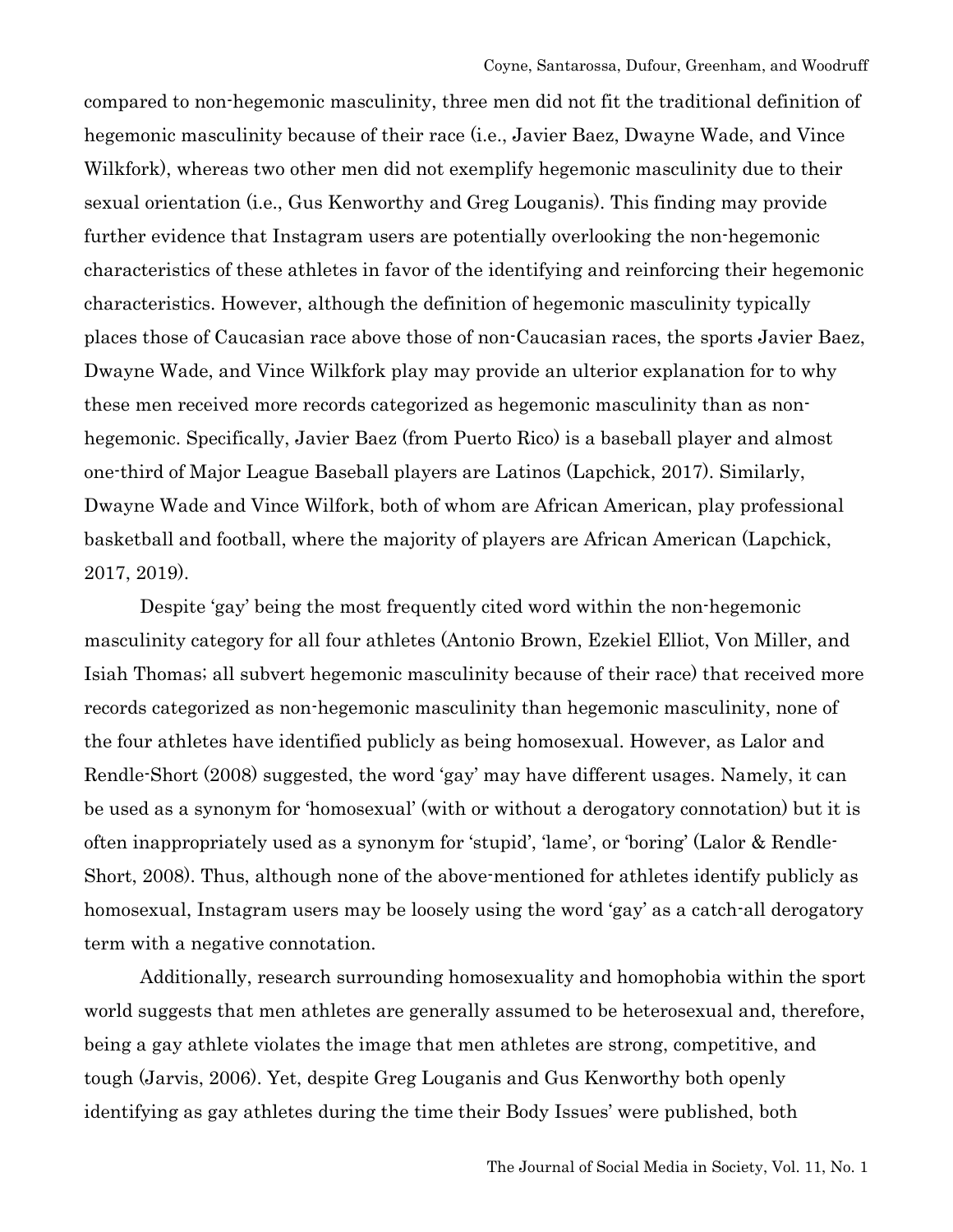received more records categorized as hegemonic than non-hegemonic masculinity, with the word 'gay' not even making the top 10 words used in discussion surrounding Greg Louganis. This finding may suggest that ESPN's the Body Issue has made small steps to subvert hegemonic masculinity norms and assumptions and/or that Instagram users are being respectful to the athletes or looking beyond matters of sexuality.

Lastly, media representations of transgender individuals are rare, and will often highlight the negative challenges that they face as a minority group (e.g., social stigma, violence, and oppression; Gillig et al., 2017; Solomon & Kurtz-Costes, 2017). Particularly in the sport context, transgender men athletes challenge the traditional characteristics of hegemonic masculinity. However, the Body Issue challenged normative discourses by featuring Chris Moiser in 2016. Mosier, was not only the first transgender athlete to appear in the printed magazine, but also the first transgender athlete to compete on a US National team (Steele, 2016). Within the current study, Mosier's results suggest that he provoked conversation surrounding transgender individuals. As the Internet, in particular, is an outlet for Trans activism and education (Miller & Behm-Morawitz, 2016), the conversation relating to Mosier's #BodyIssue posts may contribute to a broader community of relevance for trans athletes.

#### Limitations

The present study is not without limitations. This study examined the traditional notions of hegemonic masculinity in only two editions of the Body Issue. Future studies, using more than two editions, could further conceptualize traditional notions of hegemonic masculinity on social networking sites in response to the Body Issue, particularly in a longitudinal manner. Additionally, controlling for gender or sexual orientation of commentors was not accounted for as the authors did not want to make assumptions based on user profiles. Furthermore, *#BodyIssue* was only examined on a singular social networking site platform (i.e., Instagram). Future studies could compare and contrast #BodyIssue across various social networking site platforms such as, Twitter and/or Facebook to expand the scope of user-generated content used in analysis. Lastly, due to the nature of the data collection software used and the size of the current dataset, the sentiment, valence, nuance, and context within which individual records were used (which could only be capture via hand-coding) was not examined. Thus, although content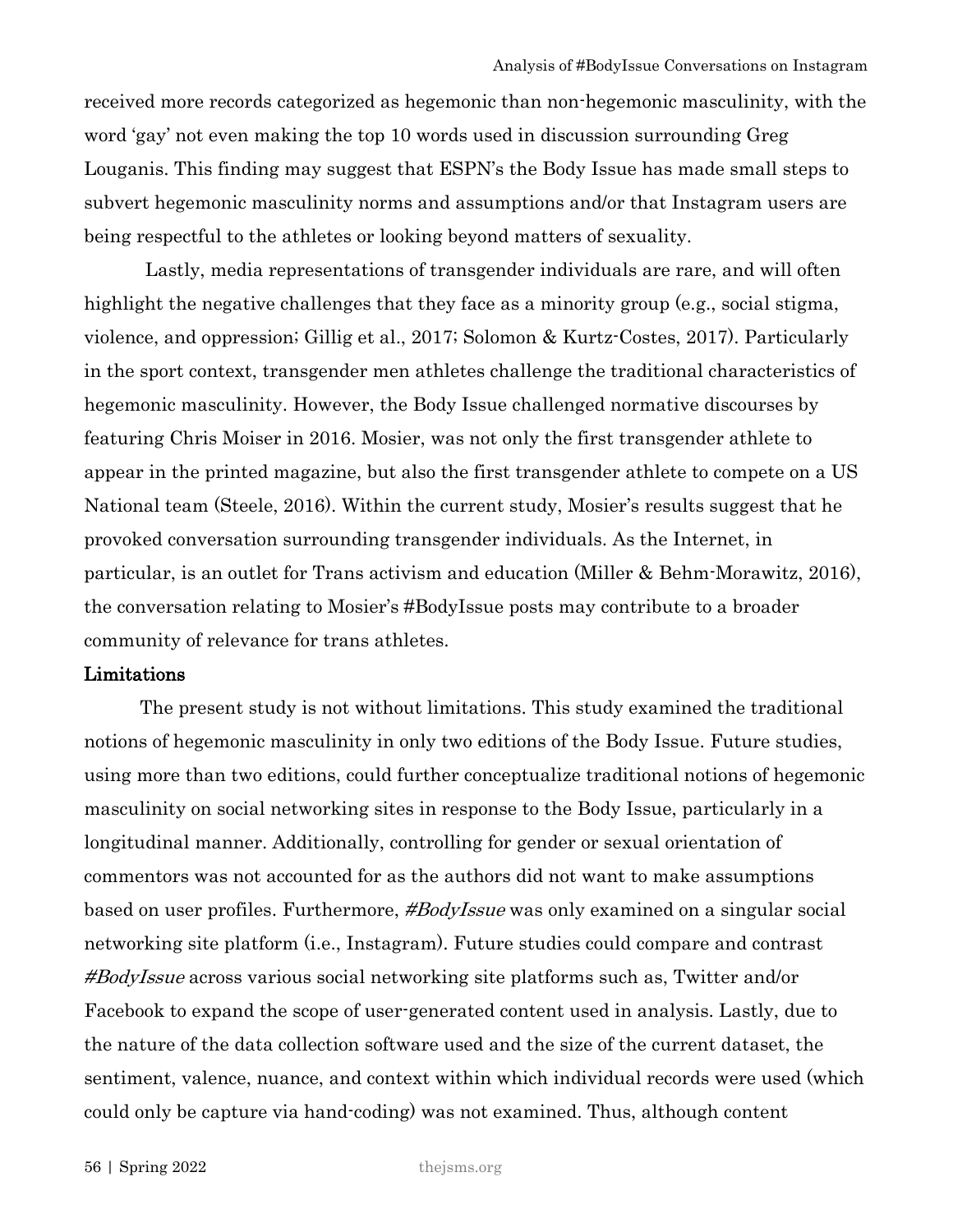categories for both hegemonic or non-hegemonic masculinity were created, the manner in which these records were used cannot be accounted for and the nature and tone (i.e., positive versus negative) of the conversations using these terms was not recorded.

# **Conclusion**

The online conversation surrounding the men athletes in the 2016 and 2017 Body Issue generally supported the traditional characteristics of hegemonic masculinity. Instagram users appeared to prioritize and focus on identifying the hegemonic masculinity characteristics of the featured athletes, even when some athletes subvert hegemonic masculinity norms because of their race, gender, or status. However, ESPN the Body Issue 2016's featuring of the first transgender athlete in print, created some diversity and supported ESPN Body Issue's claim to celebrate all bodies in the issue.

# References

- Anderson, E., & Travers, A. (Eds.). (2017). Transgender athletes in competitive sport. Taylor & Francis.
- Ashmore, R. D., & Del Boca, F. K. (1981). Conceptual approaches to stereotypes and stereotyping. In D. L. Hamilton (Eds.), Cognitive processes in stereotyping and intergroup behavior (pp. 1-35).
- Baker, S. A., & Walsh, M. J. (2018). 'Good Morning Fitfam': Top posts, hashtags and gender display on Instagram. New Media & Society,  $20(12)$ , 4553-4570. https://doi.org/10.1177/1461444818777514
- Banister, L. (2017). Sporting bodies: The rhetorics of professional female athletes (Doctoral dissertation, Syracuse University).
- Bowles, J. (2016). Instagram: A visual view of the southeastern conference. Journal of Contemporary Athletics, 10(4), 227-240.
- Butterworth, M. L. (2006). Pitchers and catchers: Mike Piazza and the discourse of gay identity in the national pastime. Journal of Sport and Social Issues, 30(2), 138-157. <https://doi.org/10.1177/0193723506286757>
- Carroll, T. (2019). Is ESPN's Last "Body Issue" the End of a Golden Age for Magazine Special Editions? [https://www.insidehook.com/article/sports/is-espns-last-body-](https://www.insidehook.com/article/sports/is-espns-last-body-%20issue-the-end-of-a-golden-age-for-magazine-special-editions) [%20issue-the-end-of-a-golden-age-for-magazine-special-editions](https://www.insidehook.com/article/sports/is-espns-last-body-%20issue-the-end-of-a-golden-age-for-magazine-special-editions)
- Connell, R. (1987). Gender and power: Society, the person, and sexual politics. Stanford: Stanford University Press.
- Connell, R. W., & Messerschmidt, J. W. (2005). Hegemonic masculinity: Rethinking the concept. Gender & Society,  $19(6)$ , 829-859.
- Cucu, E. (2022). 2022 Social Media Industry Benchmarks. Retrieved from <https://www.socialinsider.io/blog/social-media-industry-benchmarks/#keyinsights>
- Drummond, M. J. (2002). Sport and images of masculinity: The meaning of relationships in the life course of "elite" male athletes. Journal of Men's Studies,  $10(2)$ , 129-141. https://doi.org/10.3149/jms.1002.129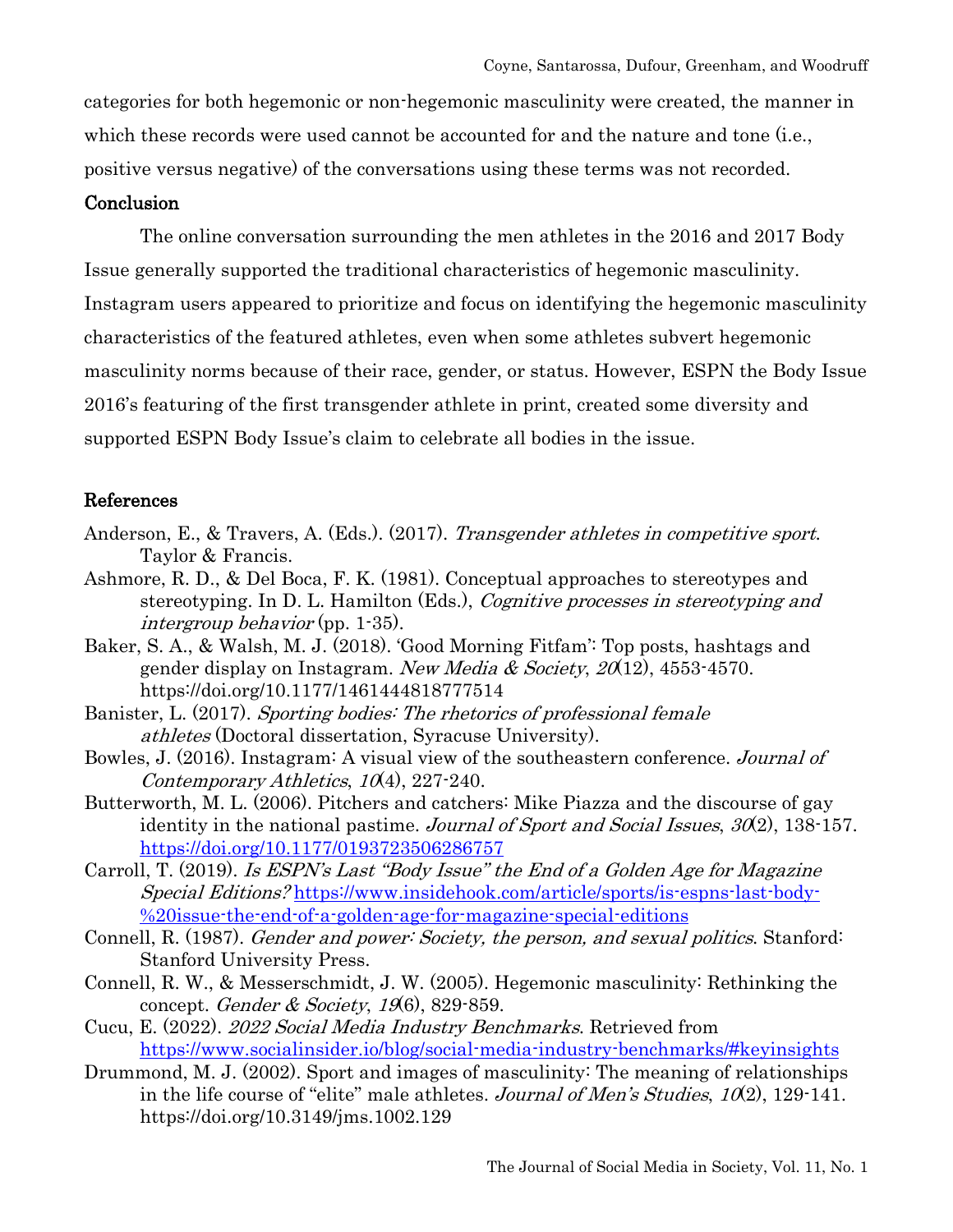- Gillig, T. K., Rosenthal, E. L., Murphy, S. T., & Folb, K. L. (2018). More than a media moment: The influence of televised storylines on viewers' attitudes toward transgender people and policies. Sex Roles, 78(7-8), 515-527. https://doi.org/10.1007/s11199-017-0816-1
- Gramsci, A. (1971). Selections from the Prison Notebooks of Antonio Gramsci, New York: International Publishers.
- Greenleaf, C., & Petrie, T. A. (2013). Studying the athletic body. In Gender relations in sport (pp. 119-140). Brill Sense.
- Gruzd, A. (2016). Netlytic: Software for automated text and social network analysis. Retrieved from http://Netlytic.org
- Instagram.(2020). What is Instagram? Retrieved from <https://help.instagram.com/424737657584573>
- Jarvis, M. (2006). Sport psychology: A student's handbook. New York, NY: Routledge.
- Kassing, J. W., & Sanderson, J. (2015). Playing in the new media game or riding the virtual bench: Confirming and disconfirming membership in the community of sport. Journal of Sport and Social Issues, 39(1), 3-18. [https://doi.org/10.1177/0193723512458931](https://doi.org/10.1177%2F0193723512458931)
- Komar, M. (2016, July 6). Comparing the first 'ESPN' Magazine Body Issue with 2016's makes a point about diversity. [https://www.bustle.com/articles/170716-comparing](https://www.bustle.com/articles/170716-comparing-the-first-espn-magazine-body-issue-with-2016s-makes-apoint-about-%20diversity)[the-first-espn-magazine-body-issue-with-2016s-makes-apoint-about- diversity](https://www.bustle.com/articles/170716-comparing-the-first-espn-magazine-body-issue-with-2016s-makes-apoint-about-%20diversity)
- Lalor, T., & Rendle-Short, J. (2007). That's so gay': A contemporary use of gay in Australian English. *Australian Journal of Linguistics*, 27(2), 147-173. <https://doi.org/10.1080/07268600701522764>
- Lapchick, R. (2017). MLB race and gender report card shows progress still needed. [https://www.espn.com/mlb/story/\\_/id/19185242/mlb-race-gender-report-card-shows](https://www.espn.com/mlb/story/_/id/19185242/mlb-race-gender-report-card-shows-progress-needed)[progress-needed](https://www.espn.com/mlb/story/_/id/19185242/mlb-race-gender-report-card-shows-progress-needed)
- Lapchick, R. (2019). NBA's racial and gender report card. [https://www.espn.com/nba/story/\\_/id/26995581/nba-racial-gender-report-card](https://www.espn.com/nba/story/_/id/26995581/nba-racial-gender-report-card)
- Lebel, K., & Danylchuk, K. (2019). The power of social media. Routledge Handbook of Tennis: History, Culture and Politics, New York, NY: Routledge
- MacDonald, C. A. (2014). Masculinity and sport revisited: A review of literature on hegemonic masculinity and men's ice hockey in Canada. *Canadian Graduate* Journal of Sociology and Criminology, 3(1), 95-112. http://dx.doi.org/10.15353/cgjscrcessc.v3i1.74
- Meraz, S. (2009). Is there an elite hold? Traditional media to social media agenda setting influence in blog networks. Journal of Computer-Mediated Communication, 14(3), 682-707.<https://doi.org/10.1111/j.1083-6101.2009.01458.x>
- Messner, M. A. (1992). Power at play: Sports and the problem of masculinity. Boston, MA: Beacon Press.
- Miller, B., & Behm-Morawitz, E. (2016). "Masculine Guys Only": The effects of femmephobic mobile dating application profiles on partner selection for men who have sex with men. *Computers in Human Behavior*, 62, 176-185. <https://doi.org/10.1016/j.chb.2016.03.088>
- Mitchell, F. R., Santarossa, S., & Woodruff, S. J. (2018). Athletes as advocates: Influencing eating-disorder beliefs and perceptions through social media. International Journal of Sport Communication, 11(4), 433-446. <https://doi.org/10.1123/ijsc.2018-0112>